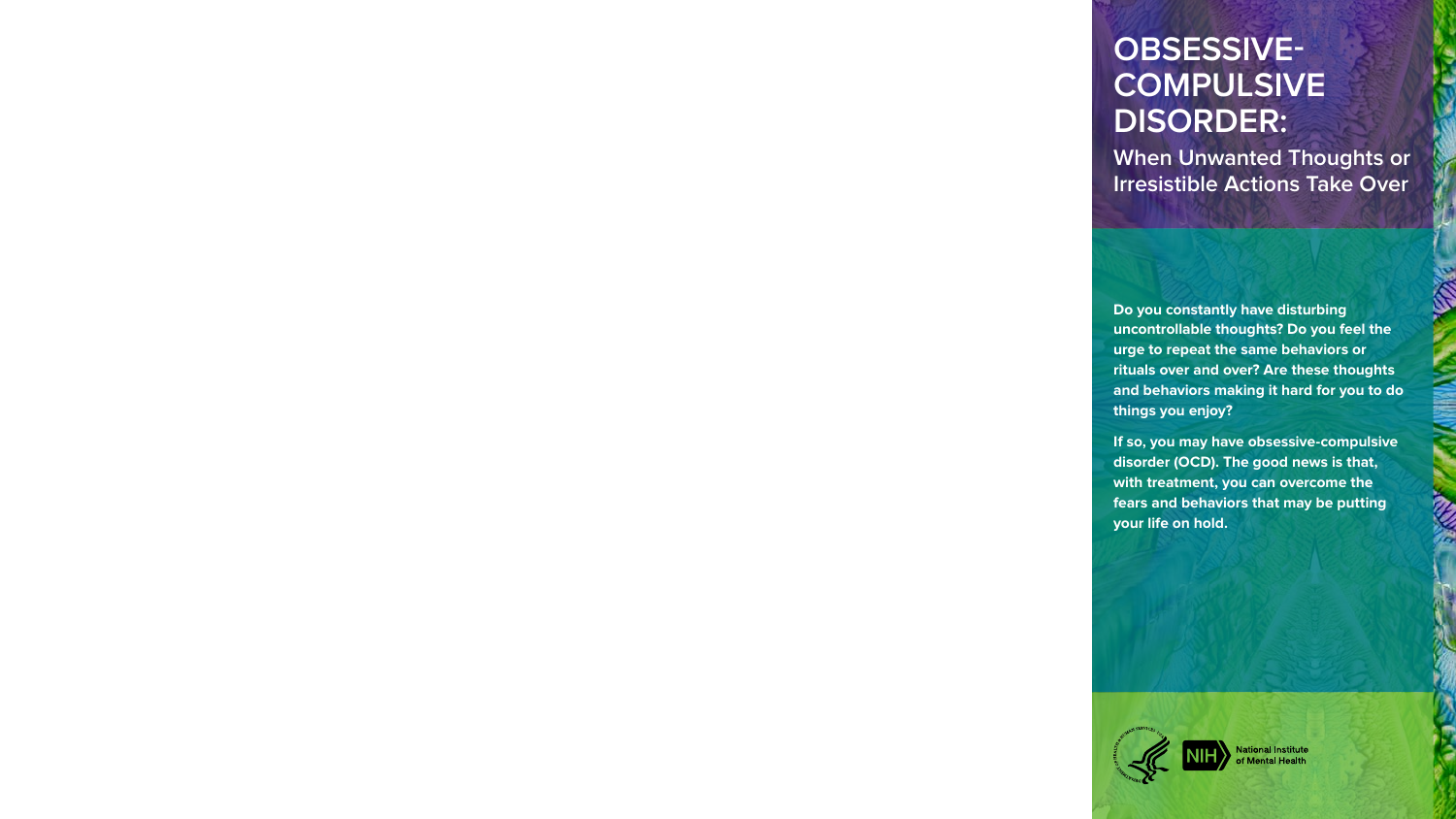## **What is it like to have OCD?**

*"I couldn't do anything without my rituals. They invaded every aspect of my life. Counting really bogged me down. I would wash my hair three times because three was a good luck number for me. It took me longer to read because I'd have to count the lines in a paragraph. When I set my alarm at night, I had to set it to a time that wouldn't add up to a 'bad' number."*

*"Getting dressed in the morning was tough because I had to follow my routine or I would become very anxious and start getting dressed all over again. I always worried that if I didn't follow my routine, my parents were going to die. These thoughts triggered more anxiety and more rituals. Because of the time I spent on rituals, I was unable to do a lot of things that were important to me. I couldn't seem to overcome them until I got treatment."*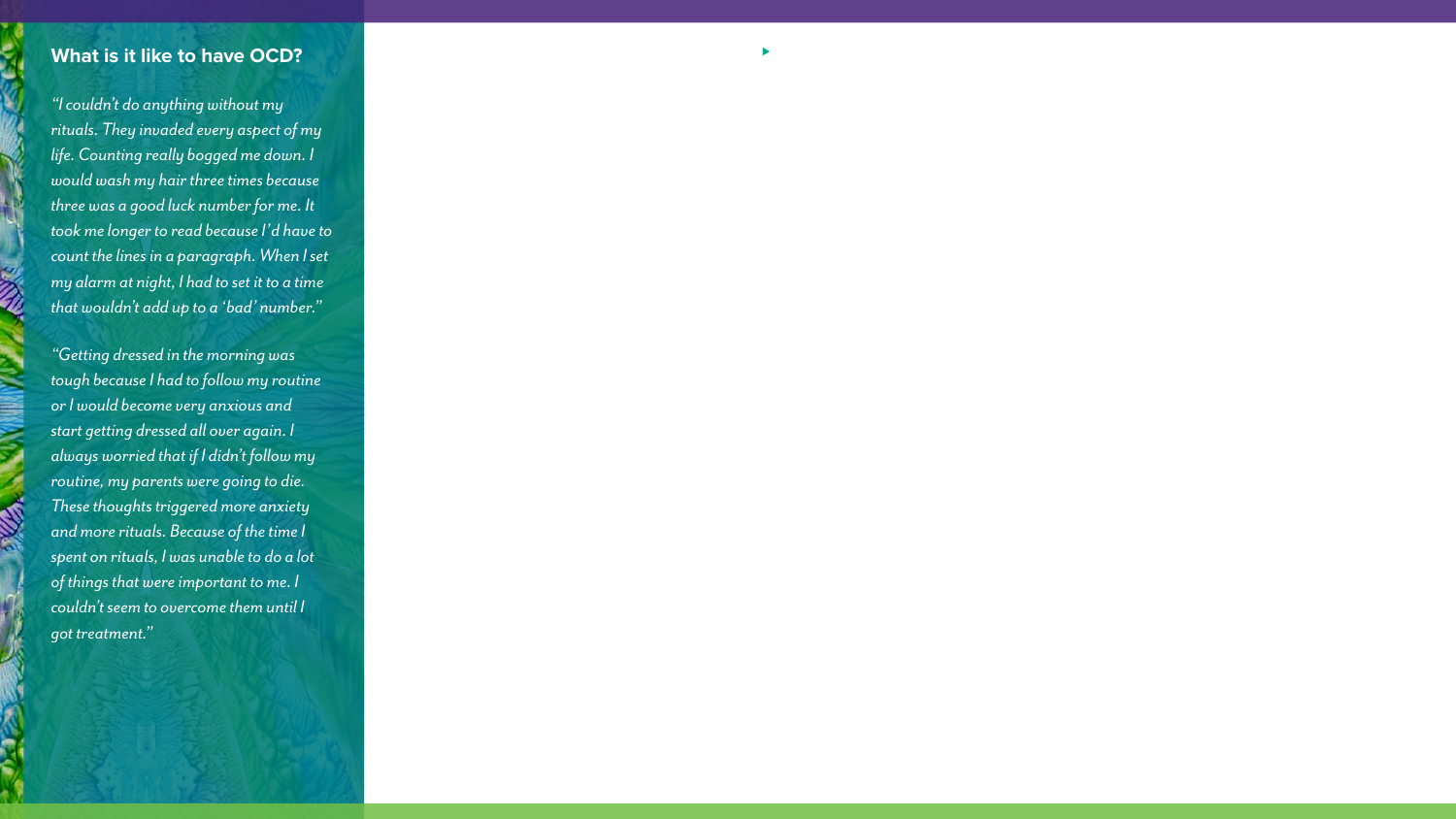# **What is OCD?**

OCD is a common, chronic (long-lasting) disorder in which a person has uncontrollable, reoccurring thoughts (obsessions) and behaviors (compulsions) that he or she feels the urge to repeat over and over in response to the obsession.

While everyone sometimes feels the need to double check things, people with OCD have uncontrollable thoughts that cause them anxiety, urging them to check things repeatedly or perform routines and rituals for at least 1 hour per day. Performing the routines or rituals may bring brief but temporary relief from the anxiety. However, left untreated, these thoughts and rituals cause the person great distress and get in the way of work, school, and personal relationships.

## **What are the signs and symptoms of OCD?**

People with OCD may have obsessions, compulsions, or both. Some people with OCD also have a tic disorder. Motor tics are sudden, brief, repetitive movements, such as eye blinking, facial grimacing, shoulder shrugging, or head or shoulder jerking. Common vocal tics include repetitive throatclearing, sniffing, or grunting sounds.

#### **Obsessions may include:**

- ► Fear of germs or contamination
- ► Fear of losing or misplacing something
- ▶ Worries about harm coming towards oneself or others
- ▶ Unwanted and taboo thoughts involving sex, religion, or others
- ► Having things symmetrical or in perfect order

#### **Compulsions may include:**

- ► Excessively cleaning or washing a body part
- ► Keeping or hoarding unnecessary objects
- ▶ Ordering or arranging items in a particular, precise way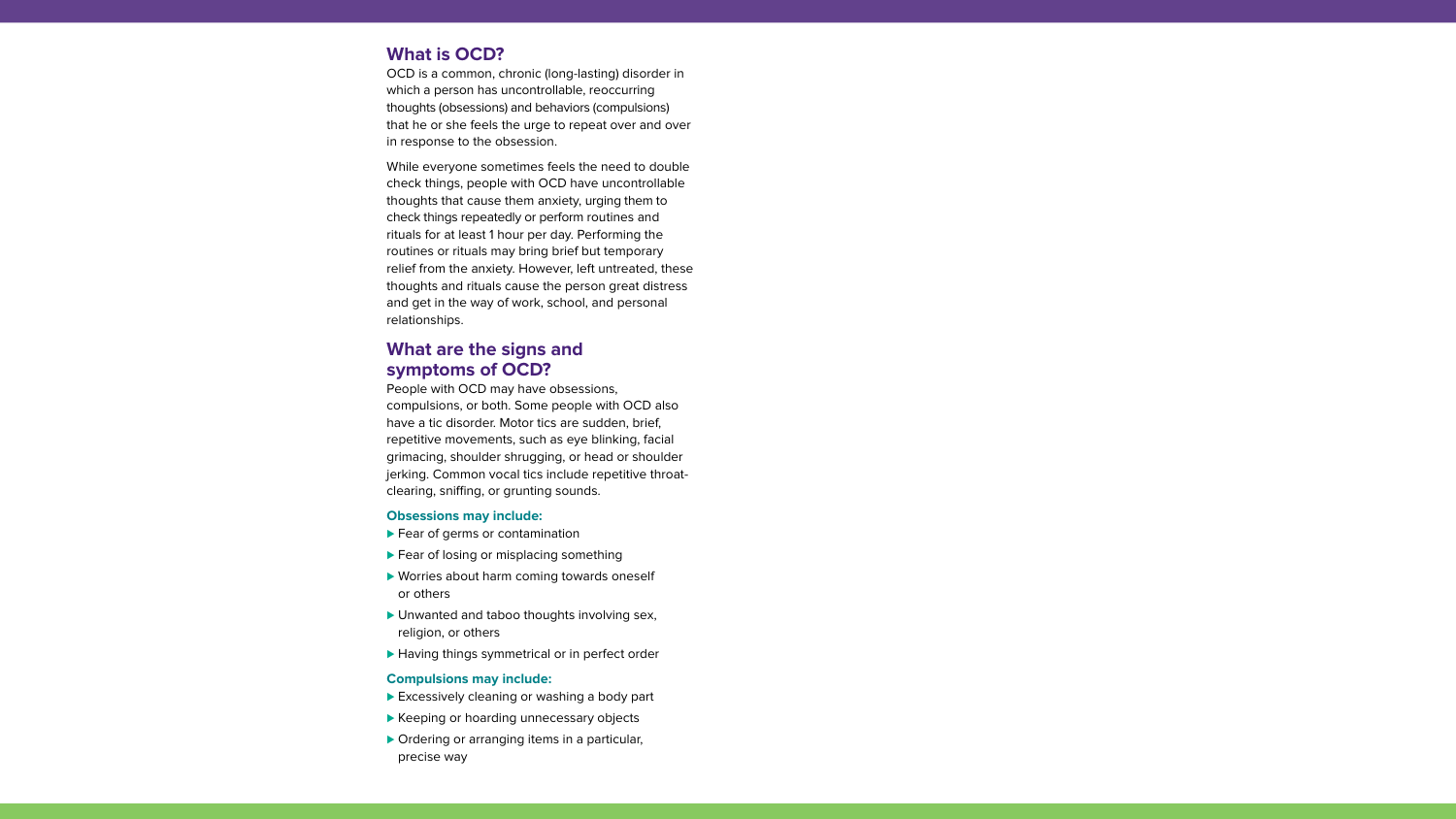- ▶ Repeatedly checking on things, such as making sure that the door is locked or the oven is off
- ▶ Repeatedly counting items
- ▶ Constantly seeking reassurance

## **What causes OCD?**

OCD may have a genetic component. It sometimes runs in families, but no one knows for sure why some family members have it while others don't. OCD usually begins in adolescence or young adulthood, and tends to appear at a younger age in boys than in girls. Researchers have found that several parts of the brain, as well as biological processes, play a key role in obsessive thoughts and compulsive behavior, as well as the fear and anxiety related to them. Researchers also know that people who have suffered physical or sexual trauma are at an increased risk for OCD.

Some children may develop a sudden onset or worsening of OCD symptoms after a streptococcal infection; this post-infectious autoimmune syndrome is called Pediatric Autoimmune Neuropsychiatric Disorder Associated with Streptococcal Infections (PANDAS). Learn more about PANDAS at **[www.nimh.nih.gov](https://www.nimh.nih.gov/)** (search term: PANDAS).

## **How is OCD treated?**

The first step is to talk with your doctor or health care provider about your symptoms. The clinician should do an exam and ask you about your health history to make sure that a physical problem is not causing your symptoms. Your doctor may refer you to a mental health specialist, such as a psychiatrist, psychologist, social worker, or counselor for further evaluation or treatment.

OCD is generally treated with cognitive behavior therapy, medication, or both. Speak with your mental health professional about the best treatment for you.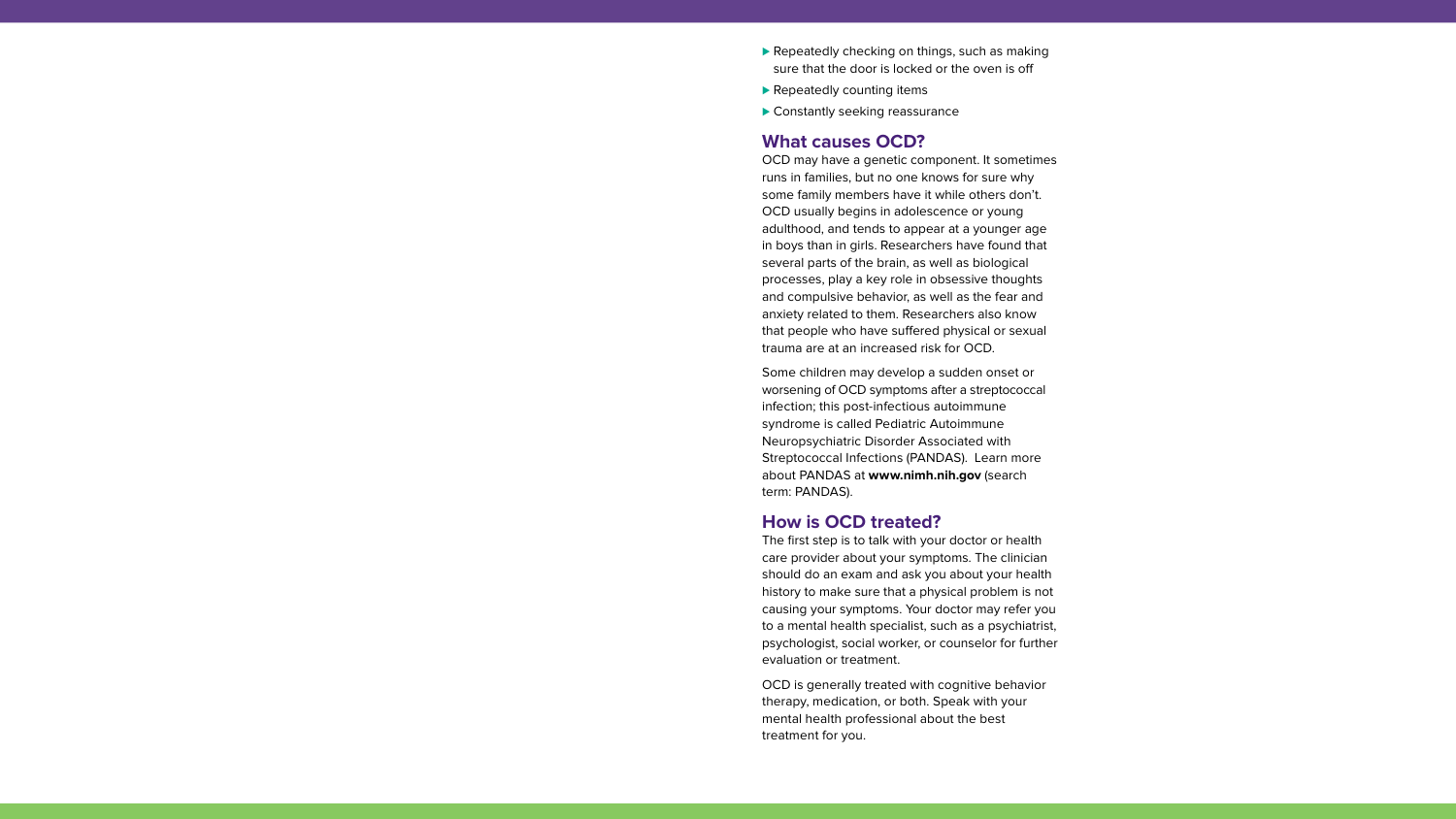#### **Cognitive behavioral therapy (CBT)**

In general, CBT teaches you different ways of thinking, behaving, and reacting to the obsessions and compulsions.

Exposure and Response Prevention (EX/RP) is a specific form of CBT which has been shown to help many patients recover from OCD. EX/RP involves gradually exposing you to your fears or obsessions and teaching you healthy ways to deal with the anxiety they cause.

Other therapies, such as habit reversal training, can also help you overcome compulsions.

For children, mental health professionals can also identify strategies to manage stress and increase support to avoid exacerbating OCD symptoms in school and home settings. For more information [on CBT and EX/RP, please visit](https://www.nimh.nih.gov/) **http://www.nimh. nih.gov/** (search term: psychotherapies).

#### **Medication**

Doctors also may prescribe different types of medications to help treat OCD including selective serotonin reuptake inhibitors (SSRIs) and a type of serotonin reuptake inhibitor (SRI) called clomipramine.

SSRIs and SRIs are commonly used to treat depression, but they are also helpful for the symptoms of OCD. SSRIs and SRIs may take 10–12 weeks to start working, longer than is required for the treatment of depression. These medications may also cause side effects, such as headaches, nausea, or difficulty sleeping.

People taking clomipramine, which is in a different class of medication from the SSRIs, sometimes experience dry mouth, constipation, rapid heartbeat, and dizziness on standing. These side effects are usually not severe for most people and improve as treatment continues, especially if the dose starts off low and is increased slowly over time. **Talk to your doctor about any side effects that you have. Don't stop taking your medication without talking to your doctor first.** Your doctor will work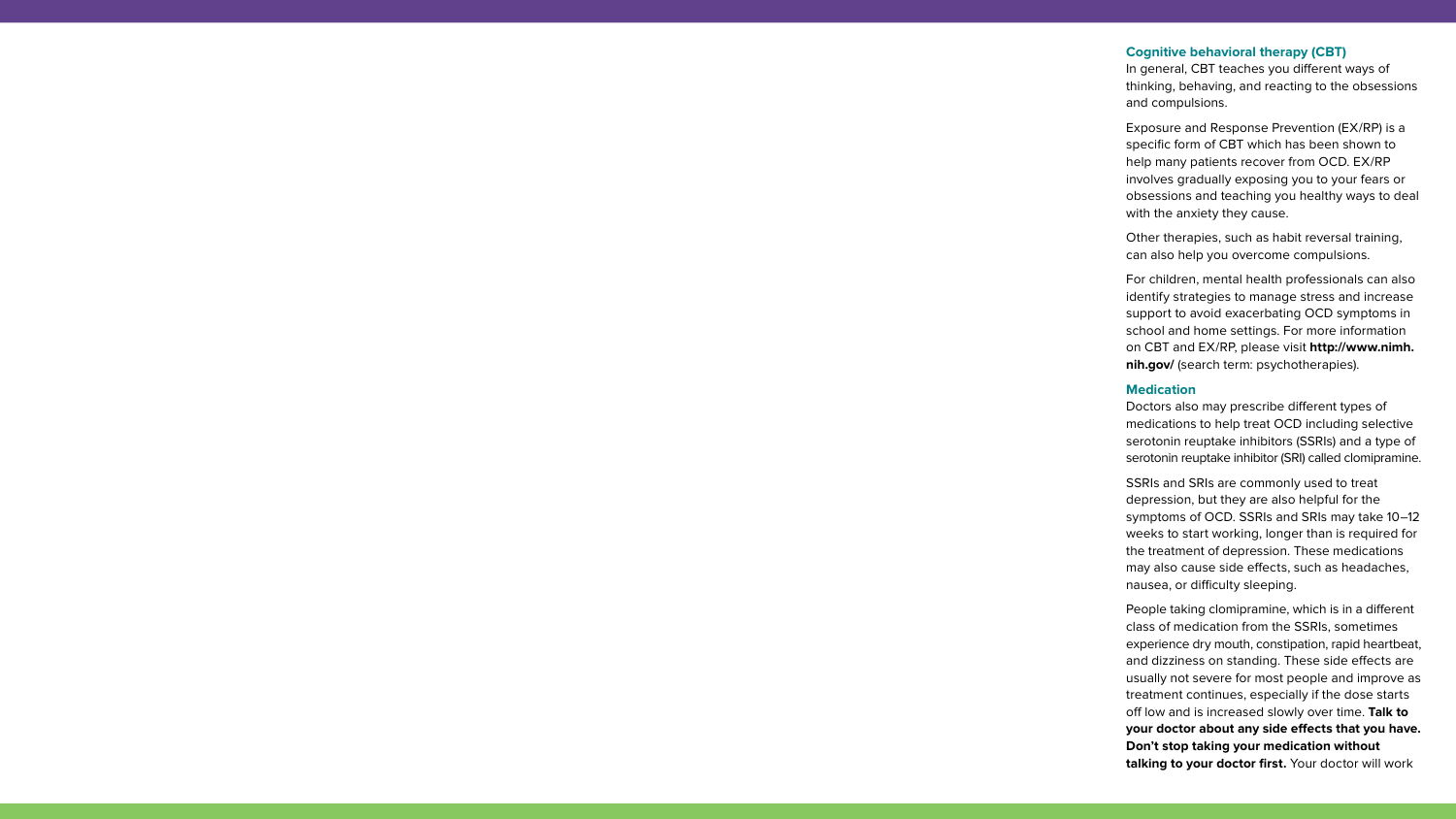with you to find the best medication and dose for you. For basic information about mental health medications, please visit **[http://www.nimh.nih.gov](https://www.nimh.nih.gov/)** (search term: medications).

**Information about medications changes frequently. Check the Food and Drug Administration's website (**<http://www.fda.gov/>**) for the latest information on warnings, patient medication guides, or newly approved medications.** 

Don't give up on treatment too quickly. Both psychotherapy and medication can take some time to work. While there is no cure for OCD, current treatments enable most people with this disorder to control their symptoms and lead full, productive lives. A healthy lifestyle that involves relaxation and managing stress can also help combat OCD. Make sure to also get enough sleep and exercise, eat a healthy diet, and turn to family and friends whom you trust for support.

## **Finding Help**

### **Mental Health Treatment Program Locator**

The Substance Abuse and Mental Health Services Administration (SAMHSA) provides this online resource for locating mental health treatment facilities and programs. The Mental Health Treatment Locator section of the Behavioral Health Treatment Services Locator lists facilities providing mental health services to persons with mental illness. Find a facility in your state at **[www.findtreatment.samhsa.gov/](https://findtreatment.samhsa.gov/)**. For additional resources, visit **[www.nimh.nih.gov/findhelp](https://www.nimh.nih.gov/health/find-help/)**.

#### **Questions to Ask Your Doctor**

Asking questions and providing information to your doctor or health care provider can improve your care. Talking with your doctor builds trust and leads to better results, quality, safety, and satisfaction. Visit the Agency for Healthcare Research and Quality website for tips at **[www.ahrq.gov/patients-consumers](http://www.ahrq.gov/patients-consumers/)**.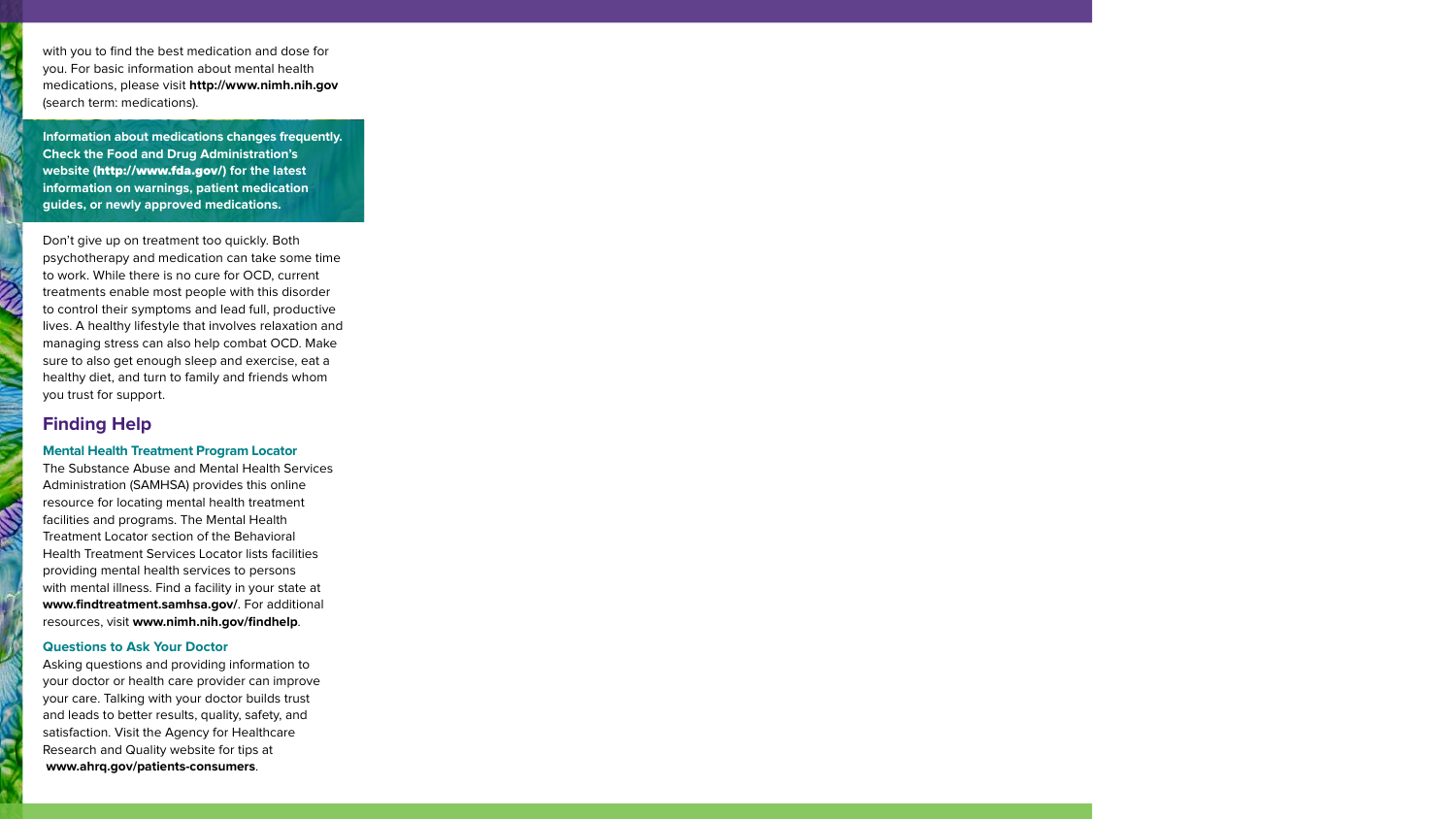## **Reprints**

This publication is in the public domain and may be reproduced or copied without permission from NIMH. Citation of NIMH as a source is appreciated. We encourage you to reproduce it and use it in your efforts to improve public health. However, using government materials inappropriately can raise legal or ethical concerns, so we ask you to use these guidelines:

- ▶ NIMH does not endorse or recommend any commercial products, processes, or services, and our publications may not be used for advertising or endorsement purposes.
- ▶ NIMH does not provide specific medical advice or treatment recommendations or referrals; our materials may not be used in a manner that has the appearance of providing such information.
- ▶ NIMH requests that non-Federal organizations not alter our publications in ways that will jeopardize the integrity and "brand" when using the publication.
- ▶ The addition of non-Federal Government logos and website links may not have the appearance of NIMH endorsement of any specific commercial products or services, or medical treatments or services.
- ▶ Images used in publications are of models and are used for illustrative purposes only. Use of some images is restricted.

If you have questions regarding these guidelines and use of NIMH publications, please contact the NIMH Information Resource Center at **1-866-615-6464** or email **[nimhinfo@nih.gov](mailto:nimhinfo@nih.gov)**.